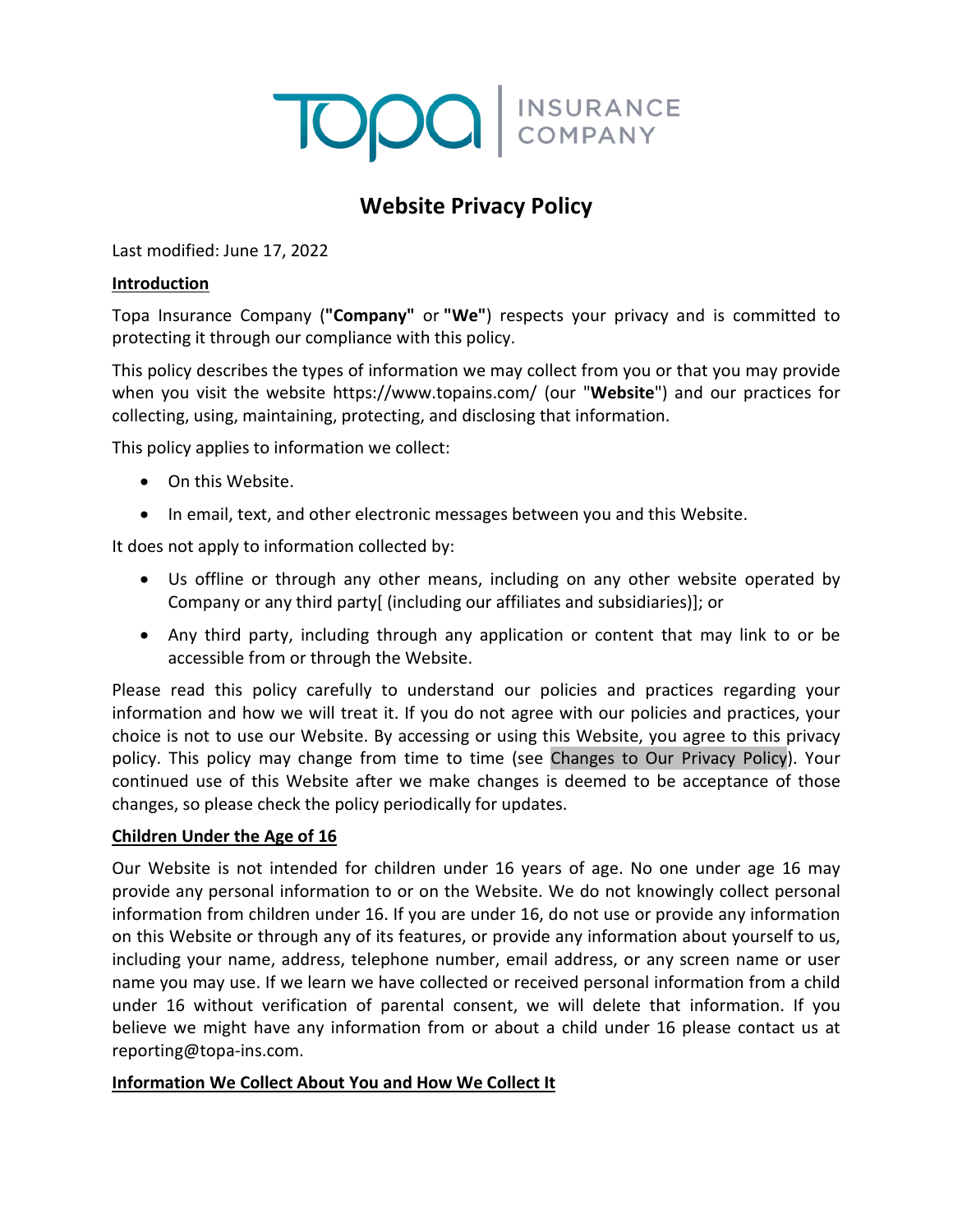We may collect several types of information from and about users of our Website, including information:

- By which you may be personally identified, such as name, postal address, email address, telephone number or any other identifier by which you may be contacted online or offline ("**personal information**");
- That is about you but individually does not identify you, such as drivers license number; and/or
- About your internet connection, the equipment you use to access our Website, and usage details.

We collect this information:

- Directly from you when you provide it to us.
- Automatically as you navigate through the site. Information collected automatically may include usage details, IP addresses, and information collected through cookies, and other tracking technologies.
- From third parties, for example, our business partners.

#### *Information You Provide to Us*

The information we collect on or through our Website may include:

- Information that you provide by filling in forms on our Website. This includes information provided at the time of registration, log-in, subscription or requesting further information. We may also ask you for information when you report a problem with our Website.
- Records and copies of your correspondence (including email addresses), if you contact us.

# *Information We Collect Through Automatic Data Collection Technologies*

As you navigate through and interact with our Website, we may use automatic data collection technologies to collect certain information about your equipment, browsing actions, and patterns, including:

- Details of your visits to our Website, including traffic data, location data, logs, and other communication data and the resources that you access and use on the Website.
- Information about your computer and internet connection, including your operating system, and browser type.

We also may use these technologies to collect information about your online activities over time and across third-party websites or other online services (behavioral tracking). Click here aboutcookies.org or<https://s.pubmine.com/opt-out> for information on how you can opt out of behavioral tracking on this website and how we respond to web browser signals and other mechanisms that enable consumers to exercise choice about behavioral tracking.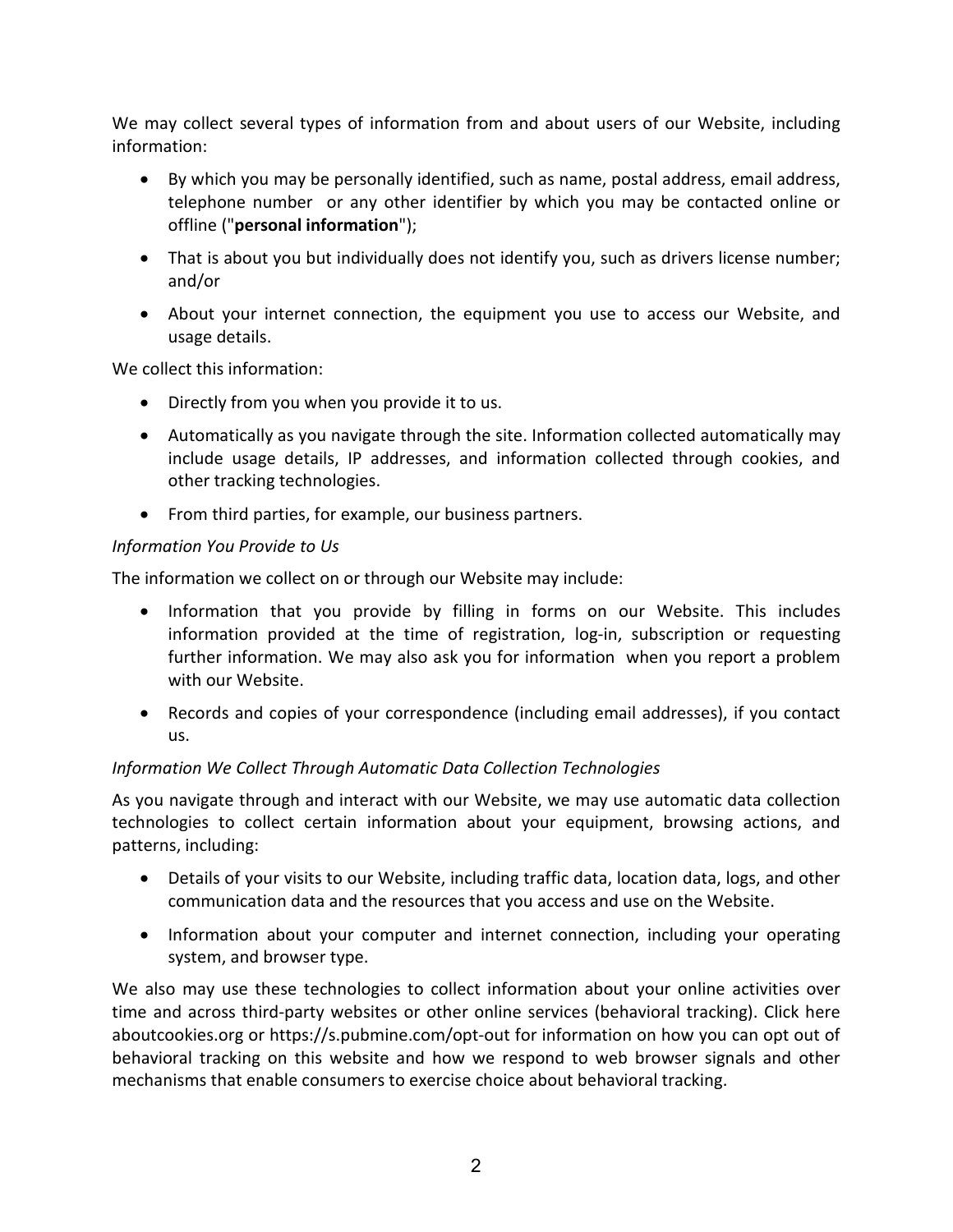The information we collect automatically is only statistical data and does not include personal information. It helps us to improve our Website and to deliver a better and more personalized service, including by enabling us to:

- Estimate our audience size and usage patterns.
- Store information about your preferences, allowing us to customize our Website according to your individual interests.
- Speed up your searches.
- Recognize you when you return to our Website.

The technologies we use for this automatic data collection may include:

- **Cookies (or browser cookies).** A cookie is a small file placed on the hard drive of your computer. You may refuse to accept browser cookies by activating the appropriate setting on your browser. However, if you select this setting you may be unable to access certain parts of our Website. Unless you have adjusted your browser setting so that it will refuse cookies, our system will issue cookies when you direct your browser to our Website.
- **Web Beacons.** Pages of our Website may contain small electronic files known as web beacons (also referred to as clear gifs, pixel tags, and single-pixel gifs) that permit the Company, for example, to count users who have visited those pages and for other related website statistics (for example, recording the popularity of certain website content and verifying system and server integrity).
- **Flash Cookies.** Certain features of our Website may use local stored objects (or Flash cookies) to collect and store information about your preferences and navigation to, from, and on our Website. Flash cookies are not managed by the same browser settings as are used for browser cookies. For information about managing your privacy and security settings for Flash cookies, see [Choices About How We Use and Disclose](#page-4-0) Your [Information.](#page-4-0)

# **How We Use Your Information**

We use information that we collect about you or that you provide to us, including any personal information:

- To present our Website and its contents to you.
- To provide you with information, or services that you request from us.
- To fulfill any other purpose for which you provide it.
- To provide you with notices about your account, including expiration and renewal notices.
- To carry out our obligations and enforce our rights arising from any contracts entered into between you and us, including for billing and collection.
- In any other way we may describe when you provide the information.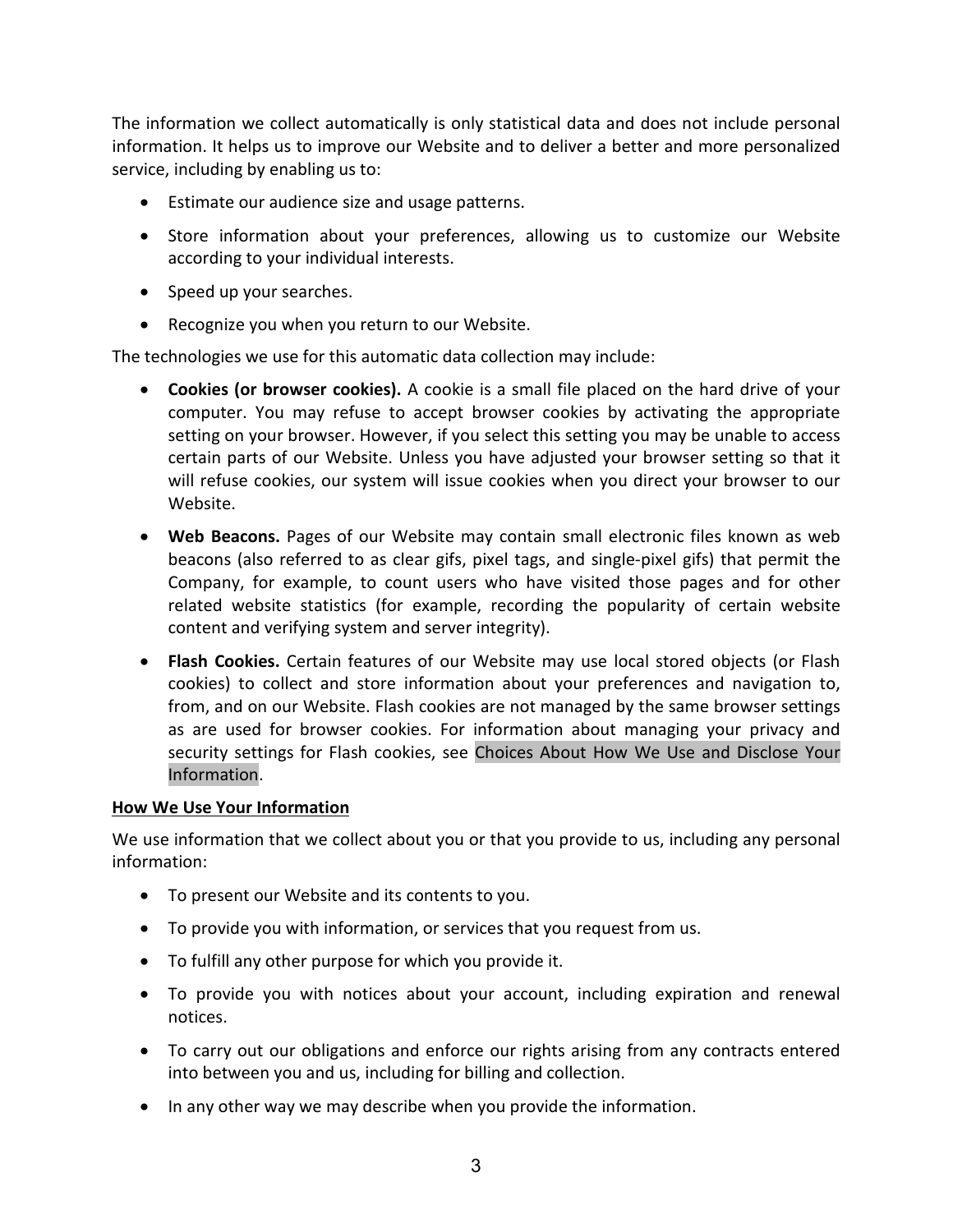• For any other purpose with your consent.

# **Disclosure of Your Information**

We may disclose aggregated information about our users.

We may disclose personal information that we collect or you provide as described in this privacy policy:

- To our subsidiaries and affiliates.
- To contractors, service providers, and other third parties we use to support our business and who are bound by contractual obligations to keep personal information confidential and use it only for the purposes for which we disclose it to them.
- To a buyer or other successor in the event of a merger, divestiture, restructuring, reorganization, dissolution, or other sale or transfer of some or all of Topa Insurance Company's assets, whether as a going concern or as part of bankruptcy, liquidation, or similar proceeding, in which personal information held by Topa Insurance Company about our Website users is among the assets transferred.
- To fulfill the purpose for which you provide it.
- For any other purpose disclosed by us when you provide the information.
- With your consent.

We may also disclose your personal information:

- To comply with any court order, law, or legal process, including to respond to any government or regulatory request.
- To enforce or apply our terms of use and other agreements, including for billing and collection purposes.
- If we believe disclosure is necessary or appropriate to protect the rights, property, or safety of Topa Insurance Company, our customers, or others. The categories of personal information we may disclose include:

| Category           | <b>Examples</b>                                                                    |
|--------------------|------------------------------------------------------------------------------------|
| A. Identifiers.    | A real name, alias, postal address, unique personal identifier, online identifier, |
|                    | Internet Protocol address, email address, account name, Social Security            |
|                    | number, driver's license number, passport number, or other similar identifiers.    |
| <b>B.</b> Personal | A name, signature, Social Security number, physical characteristics or             |
| information        | description, address, telephone number, passport number, driver's license or       |
|                    | state identification card number, insurance policy number, education,              |
|                    | employment, employment history, bank account number, credit card number,           |
|                    | debit card number, or any other financial information, medical information, or     |
|                    | health insurance information. Some personal information included in this           |
|                    | category may overlap with other categories.                                        |
| C. Protected       | Age (40 years or older), race, color, ancestry, national origin, citizenship,      |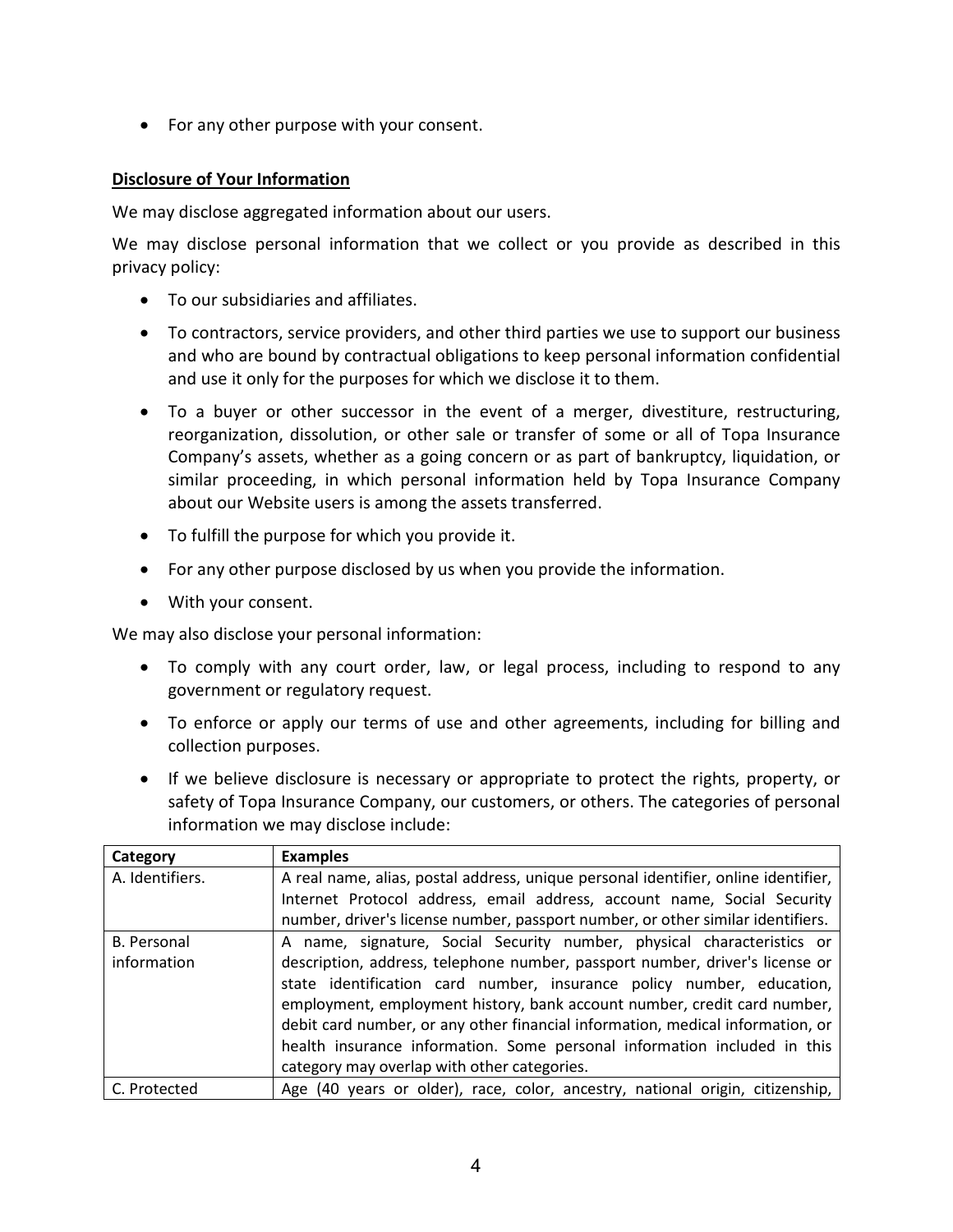| classification        | religion or creed, marital status, medical condition, physical or mental         |
|-----------------------|----------------------------------------------------------------------------------|
| characteristics under | disability, sex (including gender, gender identity, gender expression, pregnancy |
| state or federal law. | or childbirth and related medical conditions), sexual orientation, veteran or    |
|                       | military status, genetic information (including familial genetic information).   |
| D. Commercial         | Records of personal property, products or services purchased, obtained, or       |
| information.          | considered, or other purchasing or consuming histories or tendencies.            |
| F. Internet or other  | Browsing history, search history, information on a consumer's interaction with   |
| similar network       | a website, application, or advertisement.                                        |
| activity.             |                                                                                  |

#### <span id="page-4-0"></span>**Choices About How We Use and Disclose Your Information**

We strive to provide you with choices regarding the personal information you provide to us. We have created mechanisms to provide you with the following control over your information:

• **Tracking Technologies and Advertising.** You can set your browser to refuse all or some browser cookies, or to alert you when cookies are being sent. To learn how you can manage your Flash cookie settings, visit the Flash player settings page on Adobe's website. If you disable or refuse cookies, please note that some parts of this site may then be inaccessible or not function properly.

We do not control third parties' collection or use of your information to serve interest-based advertising. However these third parties may provide you with ways to choose not to have your information collected or used in this way. You can opt out of receiving targeted ads from members of the Network Advertising Initiative ("**NAI**") on the NAI's website.

Residents of certain states, such as California, Nevada, Colorado, Virginia, and Utah may have additional personal information rights and choices. Please see Your State Privacy Rights for more information.

# **Accessing and Correcting Your Information**

You may send us an email at reporting@topa-ins.com to request access to, correct or delete any personal information that you have provided to us. We may not accommodate a request to change information if we believe the change would violate any law or legal requirement or cause the information to be incorrect.

Residents of certain states, such as California, Nevada, Colorado, Virginia, and Utah may have additional personal information rights and choices. Please see Your State Privacy Rights for more information.

#### **Your State Privacy Rights**

If you are a California, Nevada, Colorado, Virginia, or Utah resident, your state's laws may provide you with additional rights regarding our use of your personal information. To learn more about your California privacy rights, visit this link here.

Colorado, Virginia and Utah each provide their state residents with rights to:

• Confirm whether we process their personal information.